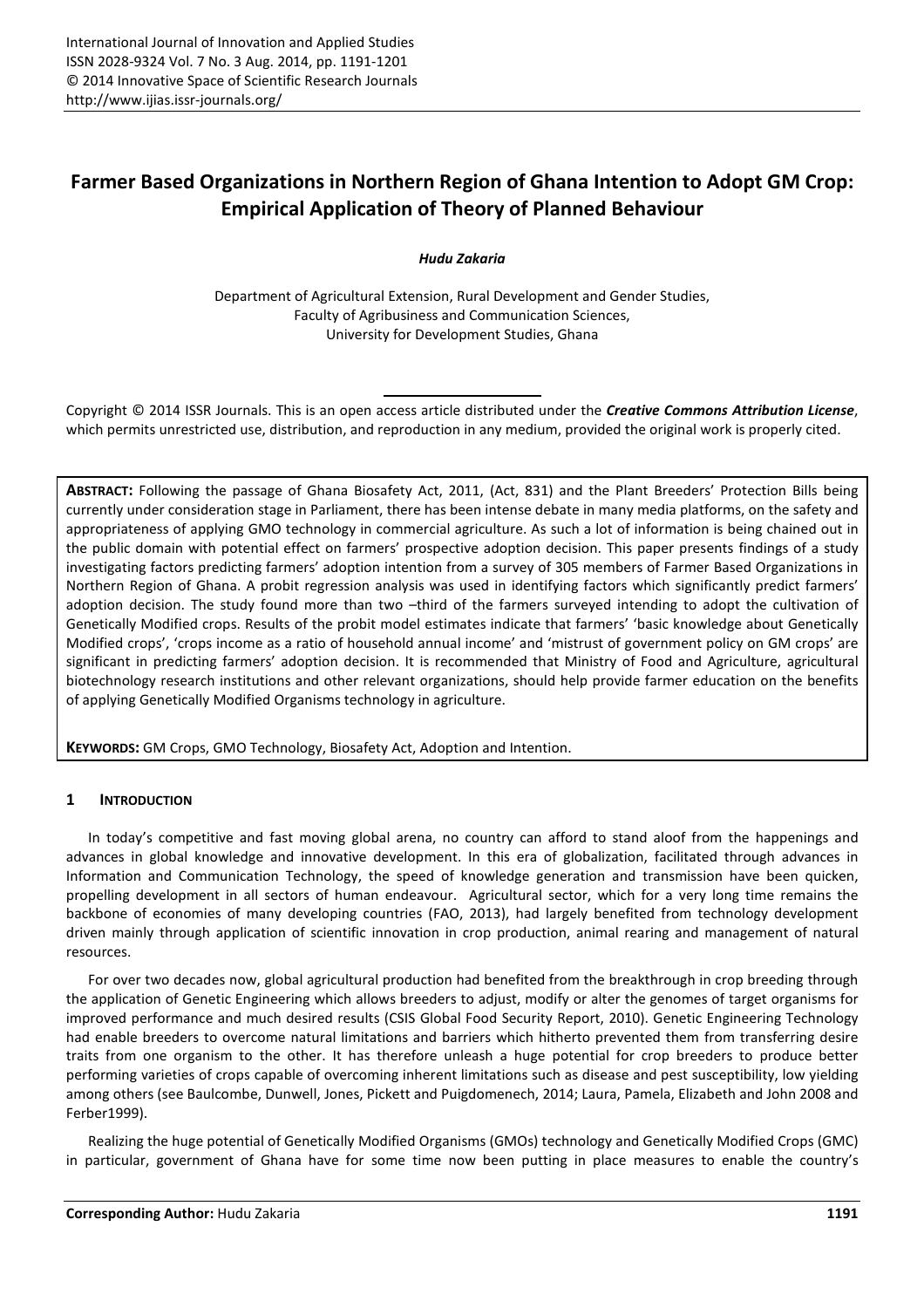# **Farmer Based Organizations in Northern Region of Ghana Intention to Adopt GM Crop: Empirical Application of Theory of Planned Behaviour**

agricultural sector benefit from the technology. This saw the enactment of Biosafety Act (**Act** 831) in 2011 to provide legal framework to guide the generation and application of GMOs. The objective of the Act is to: *(a) '*ensure adequate level of protection in the field of safe development transfer, handling and use of genetically modified organisms resulting from biotechnology that may have an adverse effect on health and the environment, and *(b)* establish a transparent and predictable process to review and make decisions on genetically modified organisms specified in paragraph *(a)* and related activities' (*Biosafety Act, 831, 2011; pp3).* Also Plant Breeders Protection Bill is currently being considered by Ghanaian parliament to provide legal bases for protecting intellectual property of plant breeders and research institutions applying GMOs technology in producing improved varieties of crops. This will create a favourable environment for the development and commercialization of biotechnology seeds and crops as observed by Ashitey, (2013).

With the passage of Biosafety law, Ministry of Environment, Science, Technology and Innovation had given indication that the country would adopt the Genetically Modified Organisms (GMOs) technology to improve agricultural production and income for farmers (GNA, 2013). As part of the move to adopt commercial production of GM crops, Savannah Agricultural Research Institution (SARI) of the Council for Scientific and Industrial Research (CSIR) is currently undertaking adoptive trials and research into genetically modified cowpea and cotton. SARI had established a biotechnology cowpea farm at Nyankpala in the Tolon District and a biotechnology cotton farm at Kpalkore in the Mion District (Ashitey, 2013 and GNA, 2013).

Inspite of this progress the country had made in ensuring the transformation of agriculture, which still remains the larger employer in the country (MOFA, 2012), through adoption of GMOs Technology, there is a strong and growing opposition mounted by campaigners against GMOs. Some Non-governmental and Civil Societies Organizations such Faith-Based Organizations, Action Aid Ghana, Centre for Indigenous Knowledge and Organizational Development and Peasant Farmers Association of Ghana coming under banner 'National Campaign Against UPOV/Plant Breeders' Bill' , are leading the campaign against the country's possible adoption of GMO technology in agricultural production, calling for the suspension and withdrawal of the Plant Breeders' Bills' (available on http://foodsovereigntyghana.org/ accessed on 20<sup>th</sup> June, 2014).

This stern opposition and misinformation being throw out there through the mass media will in no doubt influence farmers' perception and attitude towards GM crops and it will, as a matter of fact influence their decision to adopt GM crop cultivation when commercial application of GMO technology is finally introduce in the country. More so, since agriculture is largely on smallholder bases with family operated subsistence farms in the country (MOFA, 2010); farmers' voices and views are usually not fairly represented in decision making and formulation of national agricultural policies. It is as a results of this and many other reasons that the Ministry of Food and Agriculture (MOFA) through Agricultural Sub Sector Invest Programme (AgSSIP) with sponsorship of the World Bank had for about two decades now being encouraging and supporting farmers to come together to form Farmer Based Organizations (FBOs) throughout the country (see MOFA, 2012; Salifu, Francesconi, and Kolavalli, 2010 and AgSSIP 2007). As a result FBOs are now spread throughout the country, providing platform for farmers to collectively demand and access services such as extension, marketing information, input subsidies among others (Onumah, Davis, and. Proctor 2007).

However, very little is heard of them in this current debate on application of GMOs technology in commercial agriculture in Ghana. This current paper therefore discussed findings of a study which examined the perception and intention of leaders of FBOs in Northern Region of Ghana towards the adoption of GM crops when it is finally introduce in the country. It also investigated factors which predict farmers' adoption decision on GM crops adapting Ajzen (2006) Theory of Plan Behaviour in conceptualizing variables in the empirical probit regression model used.

# **1.1 THEORETICAL AND CONCEPTUAL FRAMEWORKS**

A theoretical framework is a conceptual model of how one theorizes the relationships among the several factors that have been identified as important to the problem. Sinclair (2007) explained that a theoretical framework can be thought of as a map or travel plan. When planning a journey in unfamiliar country, people seek as much knowledge as possible about the best way to travel, using previous experience and the accounts of others who have been on similar trips. This paper relied on relevant theory underpinning individual adoption decision and behaviour as a framework in identifying factors influencing farmers' decision regarding the adoption of GM crops. These theories included, Roger adoption and diffusion process ((see for example Armitage and Christian 2003; Venkatesh, Morris, Davis and Davis 2003; Rogers, 1962; Rogers and Shoemaker, 1971), 'Theory of Reason Action' (TRA) proposed by Fishbein and Azjen (1975), Ajzen (1991) 'Theory of Planned Behaviour' (TPB), which was further modified in Ajzen (2006) and the Technology Acceptance Model (TAM). It also relied on relevant literature on empirical studies regarding application of genetic engineering techniques and the adoption of GM crops in selecting and testing variables which can possible predict farmers' adoption decision on GM crops (see Ashitey, 2013; Kenneth, 2011; Hall, 2010; Laura*, et al*, 2008; FAO, 2009 and Koivisto-Hursti and Magnusson, 2003)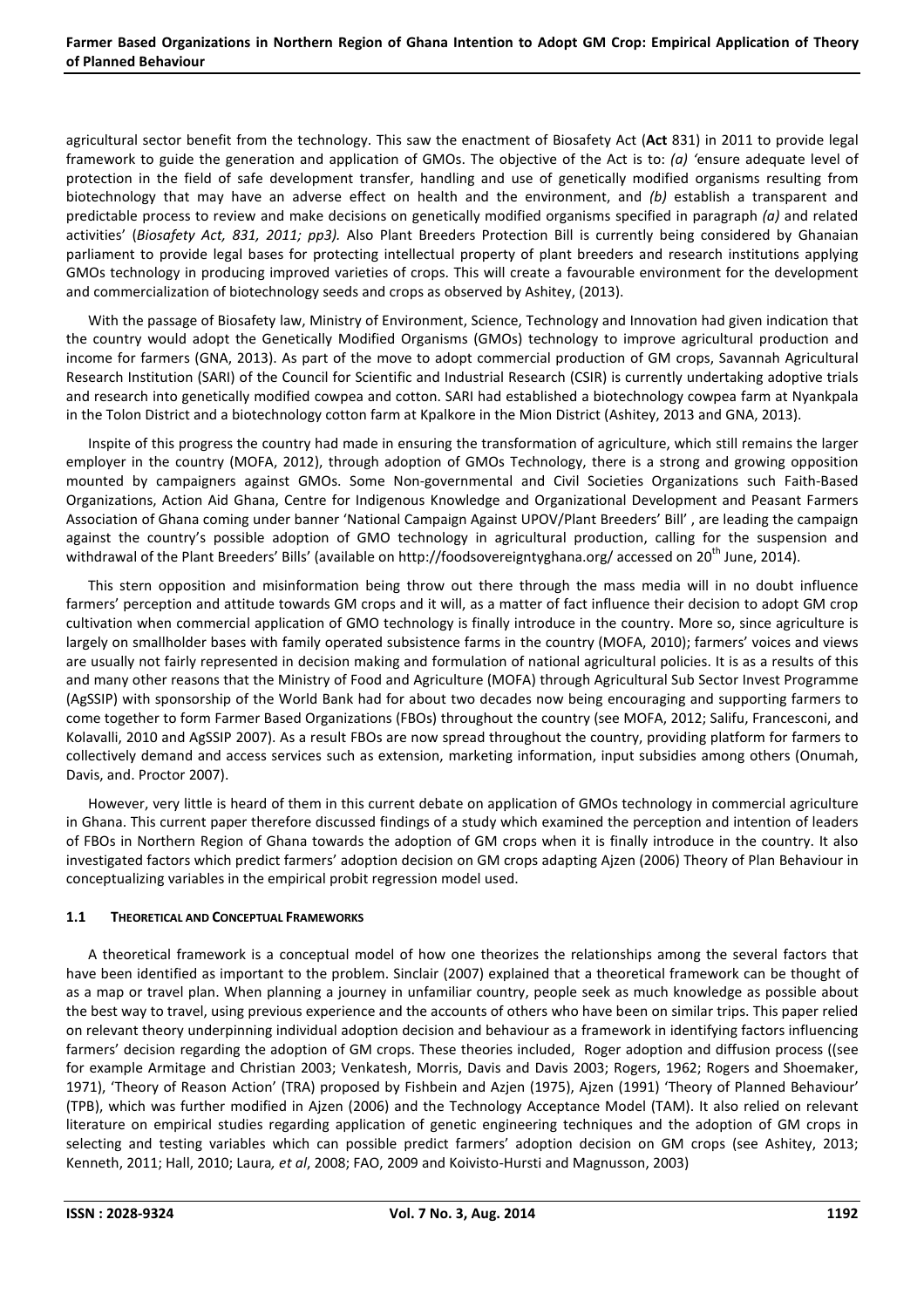# **1.2 CONCEPTUAL FRAMEWORK**

This paper adapted Ajzen, (2006) Theory of Planned Behaviour in conceptualizing predictors of farmers' intention to adopt GM crop cultivation. As shown in the Figure1, farmers' attitude towards GM crops reflecting their perception about the possible outcome of adopting the technology (which is informed by the information and knowledge they have about the GMOs) is conceptualized as exerting influence on farmers' prospective adoption decision. Also individual farmers' perceptions and personal attributes influence their decision to adopt GM crops or otherwise, are subject to societal view about the technology. With regard to perceived behavioural control which is visualized as the beliefs regarding absence or presence of factors that might facilitate or impede the adoption of the technology such as perceptions about benefits or risks associated with GM crops, source of information and knowledge about GMOs and socioeconomic factors of farmers such as age, education and experience in crop production, compatibility, complexity or otherwise and cost involved in adopting the technology, were all examined as having influence on farmers' adoption decision. The visual representation of this is shown in the Figure 1 below.



*Figure 1: Conceptual Framework* 

*Source: Adapted from Ajzen, 1991* 

# **2 MATERIALS AND METHODS**

Data for this paper was obtained from a survey of Farmer Based Organizations (FBOs) in the Northern Region of Ghana. Information about Farmers Based Organizations (FBOs) in the Region was obtained from official website of Northern Regional Agricultural Development Unit (available on http://mofafoodsecurity.wordpress.com/ as at February, 2014) which contained all FBOs in all the Districts in the region. From the records of Northern Regional Agricultural Unit, there were 621 registered FBOs spread in the twenty six (26) Districts in the region. A multi-stage sampling method was employed in sampling respondents for this study. The first stage involved a random sampling of three (3) FBOs from each District making a total of 78 FBOs targeted. However, 64 FBOs (representing 82%) of the initial targeted number were successful contacted through their contact persons and with the help of Agricultural Extension Agents in the various districts and communities. The second stage involved the sampling of five (5) members from each of the 64 sampled FBOs making a total sample size of 320. However, two months after the questionnaires were distributed, 309 were returned and 305 were found to be properly filled and usable. As a result, the study is based on a sample size of 305 farmers from FBOs in Northern region of Ghana.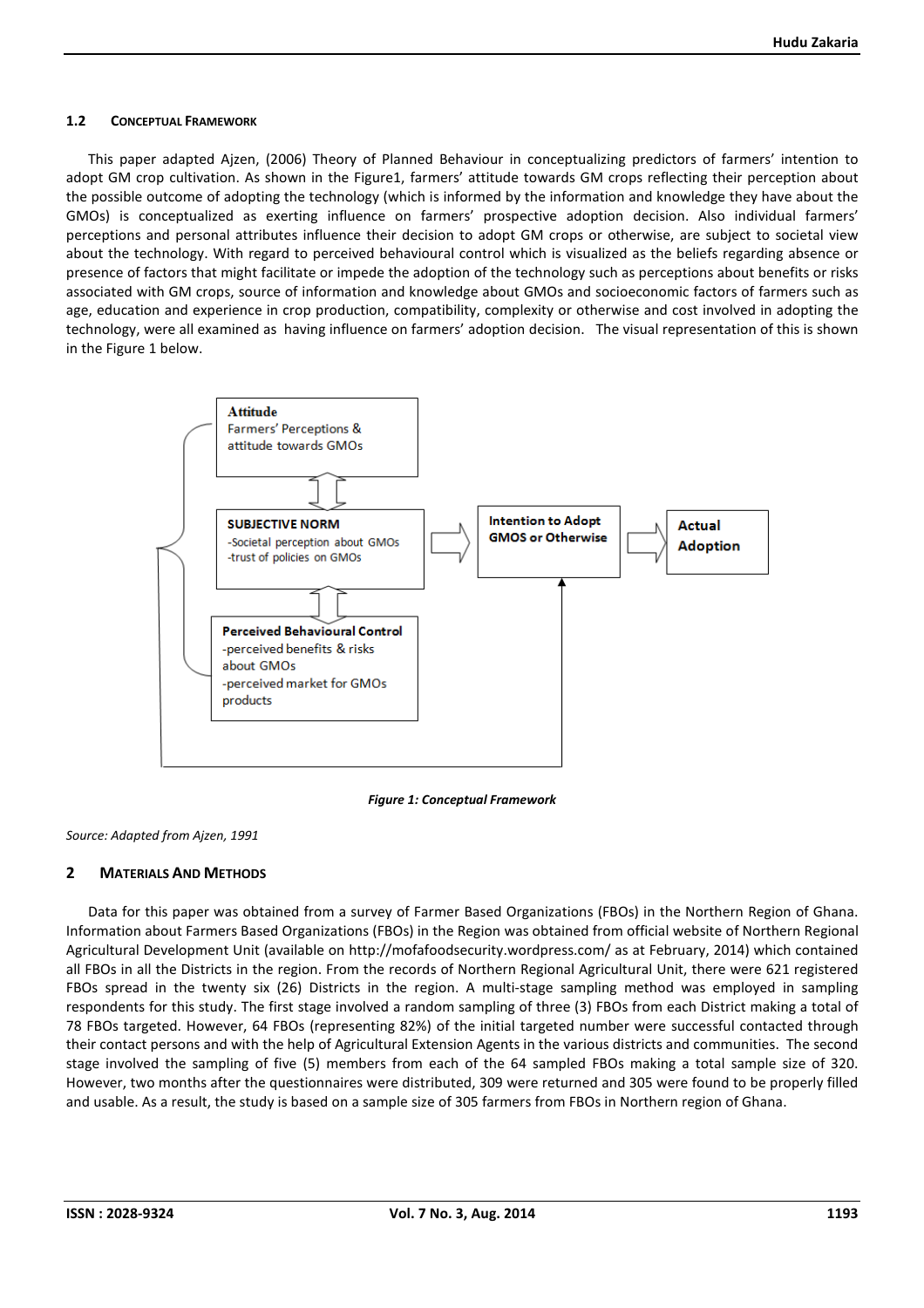#### **2.1 DATA ANALYSIS AND PRESENTATION**

In measuring respondents' perception about GM crops, their agreement rank to twelve (12) sorted statements, collected through the application of Q methodology, depicting respondents' view about GM crops were recorded based on five points Likert Scale as 1 = Strongly Disagreed, 2 = Disagreed, 3 = Undecided, 4 = Agreed and 5 = Strongly Agreed. This method of measuring perception was used by Zakaria, Abujaja and Adam, (2014) in measuring students' perception about agribusiness as an employment option after graduation. Hall, (2010) also used this kind of Likert Scale in investigating farmer attitudes towards genetically modified crops in Scotland. The mean agreement ranks for each of the 12 statements were analysed and F-distribution used to test for significant difference in the perception of farmers intending adopt GM crops and those who do not.

In predicting farmers' adoption intention, which is typically a dichotomous dependent variable (intend to adopt/otherwise), usually a Cumulative Distribution Function (CDF) is used. This paper adopted a probit model – also known as normit model (see Gujarati, 2004) in determining factors predicting farmers' adoption decision about GM crops. In settling on a specification model, the study adopted a modified probit modelling idea from Sesabo, et al (2006) generally expressed as:  $I_i = f(X_i, \ldots, X_n)$ . Where  $I_i$  represents individual's adoption decision (i = 1: intend to adopters/ i = 0: otherwise) and  $X_1...X_n$ represent factors predicting farmers adoption behaviour.

The empirical model adopted was informed by Ajzen (2006) Theory of planned behaviour which posits that three antecedents – attitude, supportive norm and perceived behaviour control is fundamental in determining factors influencing individual adoption behaviour. Farmers' attitude towards GM crops will be fundamentally determined by their age, sex, experience in crop cultivation, educational background, farm size, income and source of information. Likewise supportive or subjective norm captured in a farmer' perception about other farmers views on GM crops and perceived behavioural control such as perceived benefits of growing GM crops, government policies on GM crops, possible health and environmental risks are all antecedents to farmers' intention to adopt GM crops.

The specified empirical model used is stated as:

 $I$ i = β<sub>0</sub> + β<sub>1</sub>GENDERi + β<sub>2</sub>AGE + β<sub>3</sub>HH + β<sub>4</sub>NEDU + β<sub>5</sub>RELi + β<sub>6</sub>FARMZ + β<sub>7</sub>RATOIN+ β<sub>8</sub>EXPERI+ β<sub>9</sub>SOURINF + β<sub>10</sub>LOCAT +  $\beta_{11}$ BKNGM +  $\beta_{12}$ TGPGM +  $\beta_{13}$ SATISCV<sub>i</sub> +  $\beta_{14}$ GMIMES<sub>i</sub> +  $\beta_{15}$ GMHEAR<sub>i</sub> +  $\beta_{16}$ GMENR +  $\beta_{17}$ GMMARF<sub>i</sub> +  $\mu$ 

Where Ii = Intention to adoption (i = 1 for Intention to adopter/ i = 0 for otherwise),  $\beta$  = coefficients of independent variables as GENDER = Sex of respondents (i=1 for male; i = 0 for female), AGE = Age of farmers in years, NEDUC = Number of years of formal schooling; RELIGION = religious background of farmers ( $i = 1$  for traditional;  $i = 0$  for otherwise); FARMZ = Farm size in hectare; RATIOIN = crop income as ratio of household income; EXPERI = Experience in crop production in years; SOURINF = source of information about GM crops ( $i = 1$  for mass media;  $i = 0$  for otherwise), LOCAT = location of farmer ( $i = 1$ for urban,  $i = 0$  for otherwise); BKGM = basic Knowledge about GM crops ( $i = 1$  for having basic knowledge;  $i = 0$  for otherwise), TGPGM = mistrust of government policy on GM crops  $(i = 1$  for yes;  $i = 0$  for otherwise), SATISCV = satisfied with current variety of crop (i = 1 for yes; i = 0 for otherwise); GMIMFS = GM crop improving food security (i = 1 for yes; i = 0 for otherwise); GMHEAR = Cultivating of GM crops poses high health risks ( $i = 1$  for yes;  $i = 0$  for otherwise); GMENR = Cultivating of GM crops poses high environmental risks ( $i = 1$  for yes;  $i = 0$  for otherwise); GMMARF = GM food might be rejected by Ghanaian consumers ( $i = 1$  for yes;  $i = 0$  for otherwise) and  $\mu$  = error term.

# **3 RESULTS AND DISCUSSION**

# **3.1 FARMERS PERCEPTION TOWARDS GM CROP AND ADOPTION DECISION**

As argued by Ajzen (2006), individual perception about the possible outcome of behaviour influences their decision to adopt or reject the said behaviour. As such, this study examined the extent to which farmers perception about GM crops influence their intention to adopt its cultivation. Analysis of the survey results about farmers' awareness of GMOs and GM crops revealed that, out of the 305 leaders of the 64 FBOs surveyed for this paper, 167 of them, representing about 55% have heard or read about GM crops. The 167 respondents, who indicated their awareness of GMOs and GM crops, were asked a direction question, 'do you intend to adopt the cultivation of GM crops?' Analysis of their responses to the question indicated that 61 farmers (representing 36.5%) responded in the affirmative, indicating their intention to adopt the cultivation of GM crops.

Average agreement ranks of statements set up to measure respondents' perception towards commercial cultivation of GM crops by respondents who indicated their intention to adopt the cultivation of GM crops was compare with those who do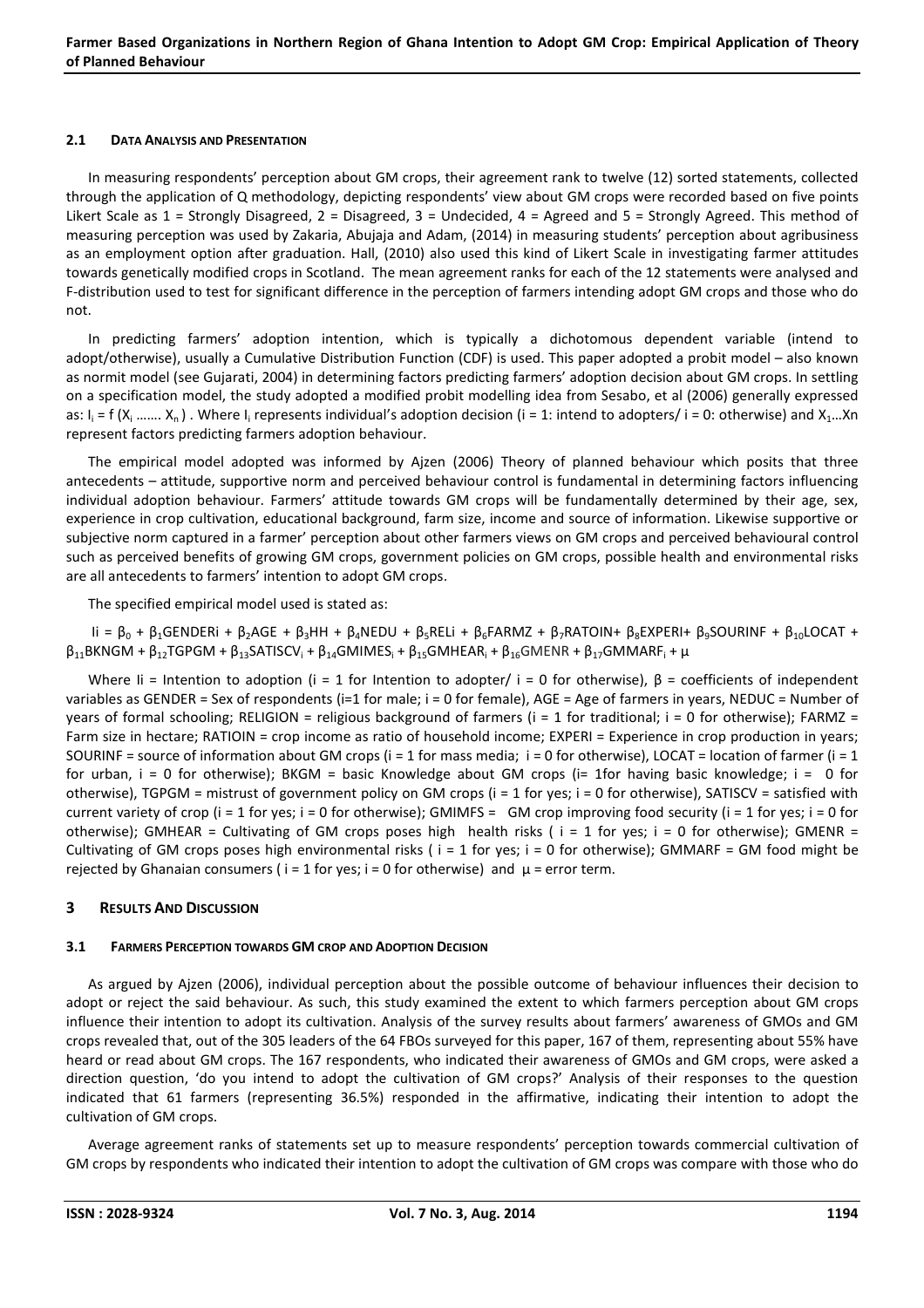not intend to adopt its cultivation with F-statistics used to test if there exist any significant difference between their mean agreement ranks at 5% and 1% levels of significant. Results of the analysis and the mean distribution are presented in the Table 1 below. As shown in the table, respondents with the intention to adopt the cultivation of GM crops perceptions towards the fear that they may lack the capacity to cope with the fall outs of GM crops cultivation, possible lack of market for GM food and mistrust of government policies on GM crops. As well as potential environmental risks associated with the cultivation of GM crops and the perception that GM crops cultivation will not be compatible with Ghanaian farmers farming system, were all found to be significantly different at both 1% and 5% levels of significant from the mean agreement ranks of those respondents who do not intend to engage in the cultivation of GM crops. This compare fairly well with Kenneth, (2011) which established that farmers perception of market for GM crop products, knowledge about government policy among others influence farmers adoption of GMOS technology.

Examination of mean agreement ranks of both respondents with intention to engage in the cultivation of GM crops and those who do not, on the statement that 'I lack the capacity to deal with the possible fall outs of GM crop cultivation' revealed a contrast views. Whilst respondents who intent to cultivating GM crops were generally undecided with a mean agreement rank of 2.89 (SD = 0.89), those who do not intend to cultivating GM crops were generally in agreement with the statement scoring an average agreement ranking of 4.25 (SD =1.12). likewise, respondents with intention of engaging in GM crop cultivation were found more likely to disagreeing that there may be possible market failure for GM crop products with average agreement ranking of 2.03 (SD =0.81), whereas those who do not intend to cultivating GM crops were strong in their agreement, with average agreement rank of 4.83 (SD =1.24) on the fear of market failure.

Similar revelations were made with regard to the perception of possible environmental risks and mistrust of government policies on GM crops. Whilst respondents with the intention to adopt the cultivation of GM crops were generally found more likely to agreeing with possible environmental risks and mistrust of government policies on GM crops with average agreement ranks of 4.41 (SD = 1.03) and 4.59 (SD = 0.78) respectively, those without intention of growing GM crops were yet to decide on that. This was found strange because it was expected that those respondents with intention to engage in GM crops cultivation might be sure in their minds about institutional and policy support to enable them succeed in the application of such high level scientific technology. More so after appropriate legislative frameworks (see Biosafety Act, 2011: Act 831, Biosafety LI 1887 , 2008 and impending Plant Breeders' Bill) and institutional frameworks such as the establishment of National Biosafety Authority (NBA) have been put in place to ensure safety in the application of GMOs technology in agriculture as well as protect the interest of producers and consumers. It can then be argued that the fear of failure of government policies in safeguarding the interest of farmers in the adoption of GM crops is pervasive and could be as a result of farmers' lack of knowledge about government Biosafety legislations and policy framework. Yet still some progressive and risks loving farmers are not deter in their intention to grow GM crops despite their misgiving on government policies.

Also respondents intending to grow GM crops and those who do not were found to differ significantly at only 5% level of significant with regard to their view on the possibility of GM crops cultivation leading to reduction in cost of production, possible health risks associated with production of GM crops, GMO being a sacrilege and adoption of GM crops making Ghanaian farmer dependence on foreign seed companies. This confirmed early studies by Laura*, et al*, (2008) and Harrison and House (2004) both found perceptions of risk to human health and the environment influencing farmers approval and subsequent adoption of GM crops. Respondents who intent to engage in the cultivation of GM crops were in agreement with the statement that 'GM crops cultivation will reduce their cost of production' scoring an agreement rank of 4.13 (SD = 1.03) compare with 2.36 (SD = 0.75) of those who do not intent engaging in growing GM crops. Indicating that respondents who do not intend adopting the cultivation of GM crops disagreed with the notion that GM crops cultivation might reduce their cost of production. It can therefore be adduced that economic motive such as possible reduction of cost of production and the possibility of finding market for GM crop products are the driving factors that influence farmers' intention to engage in the cultivation of GM crops whilst other factors such as possible environmental risks and mistrust of government policies on GM crops are not likely to swerve farmers decision concerning the cultivation of GM crops. Also farmers' perception about the likelihood incompatibility of GM crops cultivation with their existing farming system hold swerve on their intention to adopting the technology. As shown in Table 1, while respondents with the desire to adopting the cultivation of GM crops were found more likely to be undecided regarding their agreement on the statement that 'GM crops cultivation is incompatible with my farming system' with an average agreement rank of  $3.42$  (SD = 0.87), those who do not intent to engage in the cultivation of GM crops strongly agreed with a mean agreement rank of 4.88 (SD = 1.23).

However, both respondents with intention to adopt GM crop cultivation and those who do not, were found not to differ significantly in their perception regarding improvement in food security situation in the country through GM crops cultivation and the prospects of GMO technology leading to breeding of improved varieties of crops and enhancing farmers access to viable and improved varieties of crops to replace the existing poor yielding, disease and pest susceptible varieties. Both group of respondents (those with intention to adopt GM crop and those who do not intend to adopt) were found more likely to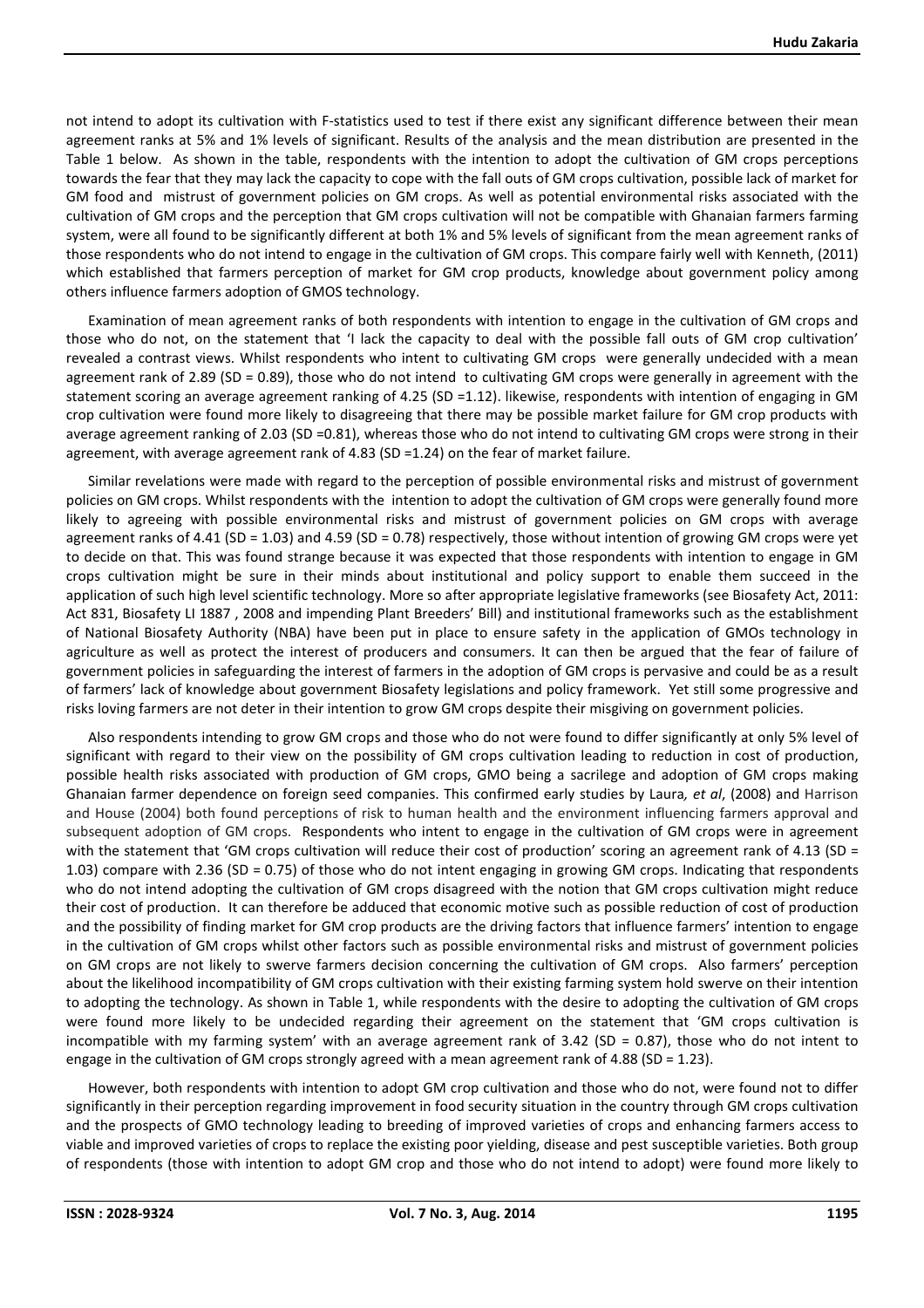agreeing with the statement that 'GM crops cultivation will help improve the food security situation in the country' with a mean agreement ranks of 4.01 (SD = 0.93) and 3.60 (SD = 0.98) respectively. Likewise both categories of respondents were in agreement with the perception that GMO technology will help breed improved varieties of crops with average agreement ranks of 4.33 (SD = 0.81) and 3.87 (0.85) respectively.

|                                          | Do you Intend to Adopt GM Crops |           |                  |           | F                   | df         | Sign |
|------------------------------------------|---------------------------------|-----------|------------------|-----------|---------------------|------------|------|
| <b>STATEMENTS</b>                        | Yes ( $n = 61$ )                |           | No ( $n = 106$ ) |           |                     |            |      |
|                                          | Mean                            | <b>SD</b> | Mean             | <b>SD</b> |                     |            |      |
| Improvement in food security             | 4.01                            | 0.93      | 3.60             | 0.98      | 1.01                | (165;130)  | 0.32 |
| Breeding of improved variety of crops    | 4.33                            | 0.81      | 3.87             | 0.85      | 0.14                | (165;130)  | 0.71 |
| I lack the capacity                      | 2.89                            | 0.89      | 4.25             | 1.12      | 7.20                | (165; 148) | 0.00 |
| Market Failure for GM food               | 2.03                            | 0.81      | 4.83             | 1.24      | $87.46$ **          | (165;162)  | 0.00 |
| Reduce my cost of production             | 4.13                            | 1.03      | 2.36             | 0.75      | 3.45                | (165;162)  | 0.04 |
| Poses high Environmental risks           | 4.41                            | 0.84      | 3.24             | 1.67      | 81.57               | (165;163)  | 0.00 |
| Mistrust of Government Policies on GMO   | 4.59                            | 0.78      | 3.35             | 1.20      | 32.36               | (165;162)  | 0.00 |
| Poses high health risk                   | 4.05                            | 1.01      | 2.92             | 0.73      | 5.45                | (165; 96)  | 0.02 |
| Incompatibility with farming system      | 3.42                            | 0.87      | 4.88             | 1.23      | 40.71               | (165;157)  | 0.00 |
| Destruction of endogenous crop varieties | 2.89                            | 0.89      | 4.25             | 1.12      | $7.20^{**}$         | (165;148)  | 0.00 |
| GMO is a sacrilege                       | 2.46                            | 1.03      | 4.03             | 0.75      | $3.45$ <sup>*</sup> | (165; 96)  | 0.04 |
| Dependency on foreign companies          | 2.46                            | 1.03      | 4.03             | 0.75      | $3.45$ <sup>*</sup> | (165; 96)  | 0.04 |

#### *Table 1: Comparative Mean Distributions of Farmers Perception Scores*

*Note: (\*\*) indicate variable is significant at both 1% and 5% while (\*) indicate the variable is significant at 5%.* 

*Likert Scale: 5 = Strongly Agree; 4 = Agree; 3 = Undecided; 2 = Disagree; 1 = Strongly Disagree: SD = Standard Deviation Source: Analysis of Field Survey Data, 2013* 

# **3.2 RESULTS OF PROBIT ANALYSIS OF FACTORS PREDICTING FARMERS' ADOPTION DECISION**

Probit model was estimated to predict farmers' intention to adopt GM crop. The estimated model coefficients, associated z-ratios, and marginal effects of the explanatory variables selected for predicting farmers adoption decision are presented in Table 4, with Table 2 and 3 describing the explanatory variables and mean distribution of the explanatory variables respectively. In preparing the variables to be used in the probit regression analysis, age in years, household size in numbers of persons, number of years of formal schooling completed, experience in crop production in years, farm size in the last season in hectares and crop income as a ratio of annual household income were all entered as ratio and continue data while the remaining variables were entered as dummy as shown Table 2.

Age was apriori expected to have negative relationship with intention to adopt GM crops since young farmers are more likely to be more enterprising and better informed. However number of years of formal schooling completed was to have positive relationship with farmers' intention to adopt since education had been proven to improve farmers' adoption of innovations (see Kenneth, 2011; Laura*, et al*, 2008 and Harrison and House 2004). Also farmers' knowledge about GM crops was expected to relate positively with intention to adopt because farmers with better knowledge and understanding about GM crop will be more intending to adopt its cultivation than otherwise as demonstrated by Kenneth, (2011).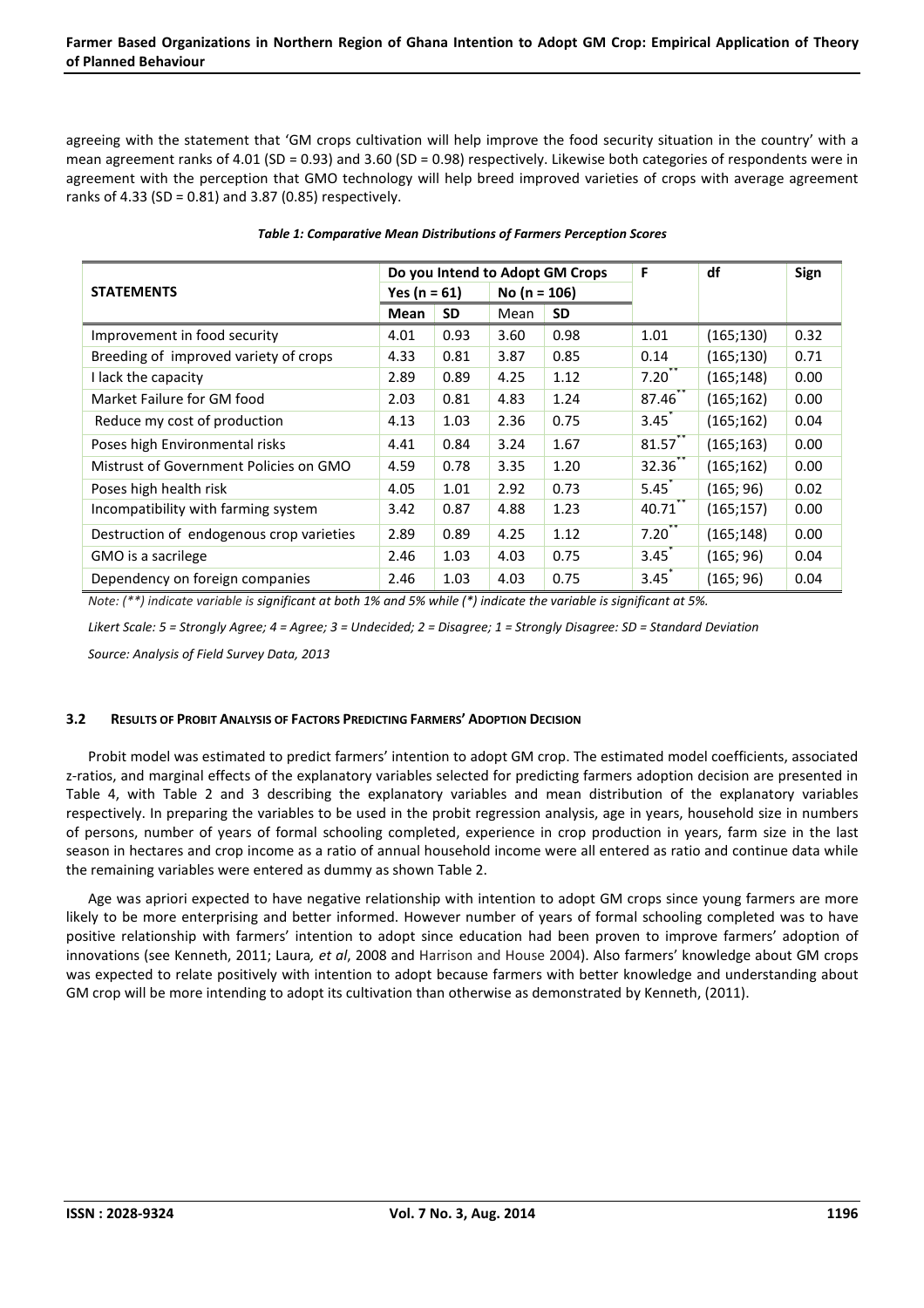| Variable        | <b>Description</b>                                                                        | <b>Apriori Expectation</b> |
|-----------------|-------------------------------------------------------------------------------------------|----------------------------|
| <b>GENDER</b>   | $1 =$ Male; otherwise 0                                                                   | $+/-$                      |
| AGE             | Age in Year                                                                               |                            |
| HH.             | Household Size (in number persons)                                                        | $\ddot{}$                  |
| <b>NEDUC</b>    | Number of Years of formal schooling completed (in years)                                  | $\ddot{}$                  |
| <b>RELIGION</b> | Religious Background; (1 = traditional; otherwise 0)                                      | $+/-$                      |
| <b>FARMZ</b>    | Farm Size cultivation in the previous season (Ha)                                         | $+/-$                      |
| <b>RATIOIN</b>  | Crop income as a ratio of household income (GHS)                                          | $\ddot{}$                  |
| <b>EXPERI</b>   | Experience in crop farming in Year                                                        | $\ddot{}$                  |
| <b>SOURINF</b>  | Source of information on GM Crops: $(1 = Mass media; otherwise 0)$                        |                            |
| <b>LOCAT</b>    | Residential Location of farmer (1=Urban; 0=Rural)                                         | $+/-$                      |
| <b>BKNGM</b>    | Having Basic Knowledge about GM crops ( $1 = yes$ ; or otherwise; 0)                      | $\ddot{}$                  |
| <b>TGPGM</b>    | Mistrust of government policy on GMO ( $1 = yes$ ; or otherwise; 0)                       | $\ddot{}$                  |
| <b>SATISCV</b>  | Satisfied with current crop variety ( $1 =$ Unsatisfied or otherwise 0)                   | $\qquad \qquad -$          |
| <b>GMIMFS</b>   | GM crops will improve food security situation $(1 = yes \text{ or } otherwise \text{ 0})$ | $\ddot{}$                  |
| <b>GMHEAR</b>   | GM crops poses high health risks $(1 = yes \text{ or } otherwise \text{ 0})$              |                            |
| <b>GMENR</b>    | GM crops poses high environmental risks ( $1 = yes$ or otherwise 0)                       |                            |
| <b>GMMARF</b>   | GM crop might be rejected by consumers $(1 = yes \text{ or } otherwise \text{ 0})$        |                            |

#### *Table 2: Descriptions of Variables in the probit model*

*Source: Analysis of Field Survey Data, 2013* 

Descriptive statistics of variables in the probit model are presented in Table 3. As shown in the Table, average score of Farmers' intention to adopt GM crop (1 = intent to adopt; 0 = otherwise) was 0.37 (SD = 0.48) indicating that majority of farmers surveyed are unwilling to adopt GM crop cultivation. Also the mean age of respondents interviewed was 39.46years (SD = 10.44) demonstrating that most of the farmers surveyed were within their active labour force, with an average experience in crop farming of 10.45years (SD= 4.09). Also the farmers were generally smallholder farmers with an average land holding of 2.19ha (SD = 1.32) with crop income constituting close to half (0.48) of their annual household earnings. Generally they have low educational background with a mean schooling years completed of just 6.81years (SD = 6.05) and average household size of 10.45 persons, more than double the national average of 4 persons per household (GSS, 2012).

Farmers' knowledge and understanding of GM crop is important in assessing their adoption decision about the technology. Average basic knowledge of farmers surveyed (1= yes having basic knowledge of GM crop; 0 = otherwise) as shown in the Table is 0.64 (SD = 0.4) indicating that majority of the respondents surveyed demonstrated some level of knowledge and understanding of GM crops. This is encouraging because farmers were also generally unsatisfied with the varieties of crops they were currently growing. The study also revealed general mistrust among farmers about government policy on GM crops. Respondents with a mean of 0.65 on the statement 'mistrust of government policy on GM crops (1= yes; 0 = otherwise) indicate an expression of their general mistrust on government policy on GM crops safeguarding their interest. Inspite of the establishment of National Biosafety Authority (NBA), Technical Advisory Committee (TAC) and Institutional Biosafety Committees (IBC) as provided for in the Ghana Biosafety Act 2011 (Act, 831). As mandated in the Act, NBA is the designated national authority on all issues related to modern agricultural biotechnology in Ghana. One possible reason for this general mistrust on government policy providing protection for farmers intending to grow GM crops could be as a result of their lack of knowledge and awareness about the policy and the various institutions to be established to guide the application of genetically modified technology in agriculture.

However, farmers were positive about the GM crops cultivation improving the country's food security situation with a mean score of 0.85 on the statement 'GM crop cultivation will improve food security ( $1 = yes$ ; 0 = otherwise). Also respondents were of the view that GM crops cultivation might pose health and environmental risk with average score of 0.64 and 0.63 respectively as shown in the Table 3.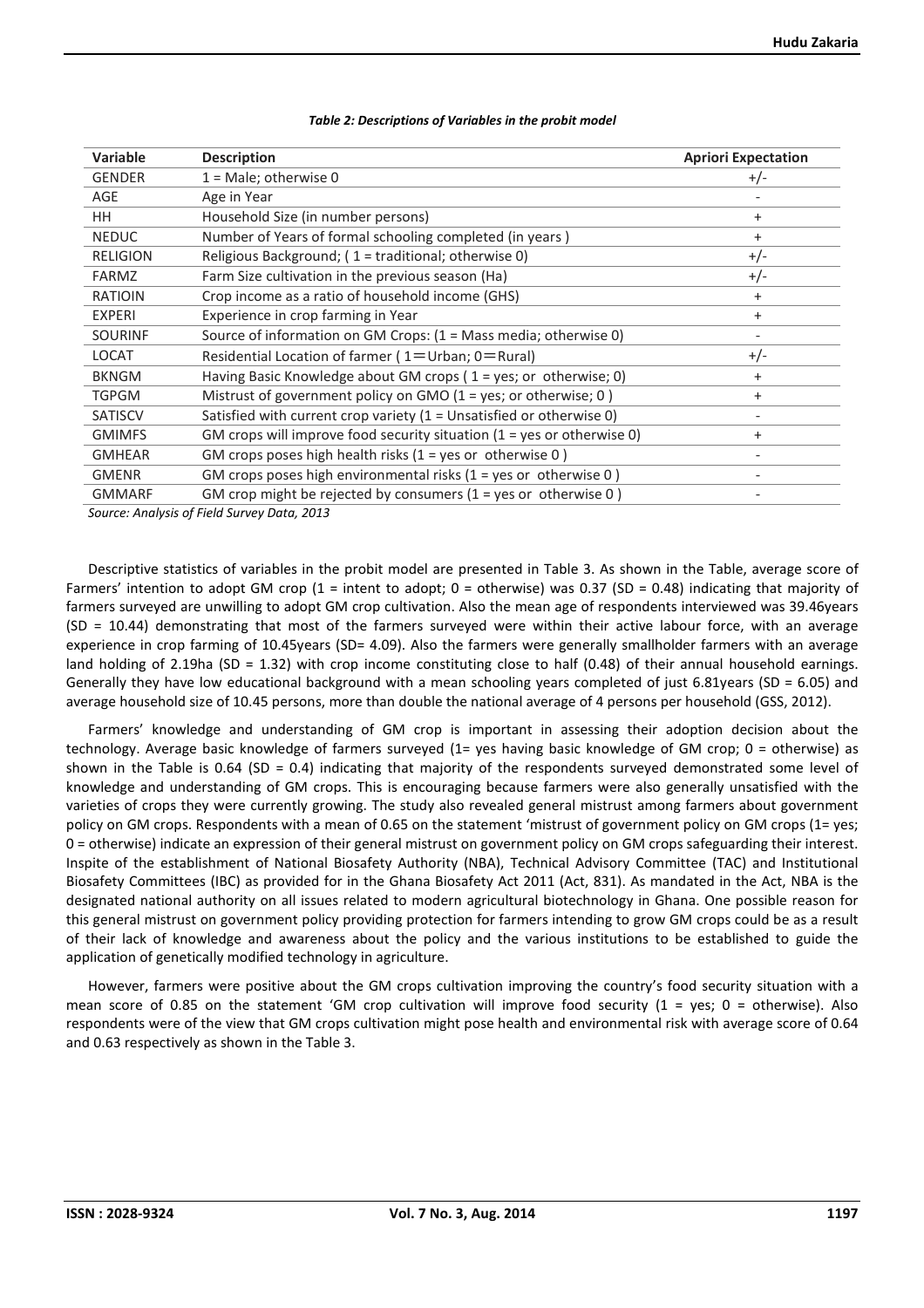| <b>Variable</b> | <b>Description</b>                                                                                                                              | <b>Mean</b> | Std. Dev. |
|-----------------|-------------------------------------------------------------------------------------------------------------------------------------------------|-------------|-----------|
| <b>INTEN</b>    | Intention to grow GM Crop $(1 =$ intent; otherwise 0)                                                                                           | 0.37        | 0.48      |
| <b>GENDER</b>   | Sex of farmer $(1 = Male; otherwise 0)$                                                                                                         | 0.62        | 0.48      |
| <b>AGE</b>      | Age in Year                                                                                                                                     | 39.46       | 10.44     |
| HH.             | Household Size (number of persons)                                                                                                              | 10.45       | 4.09      |
| <b>NEDUC</b>    | Number of Years of formal Schooling completed                                                                                                   | 6.81        | 6.05      |
| <b>RELIGION</b> | Religious Background (1 =traditional; otherwise 0)                                                                                              | 0.13        | 0.33      |
| <b>FARMZ</b>    | Farm Size cultivated in last season (Ha)                                                                                                        | 2.19        | 1.32      |
| <b>RATIOIN</b>  | Crop income as a ratio of household income                                                                                                      | 0.48        | 0.13      |
| <b>EXPERI</b>   | Experience in crop farming in Year                                                                                                              | 10.61       | 6.30      |
| <b>SOURINF</b>  | Source of information on GM Crops: $(1 = Mass media1; otherwise 0)$                                                                             | 0.62        | 0.49      |
| <b>LOCAT</b>    | Residential location of farmer (1=Urban; 0=Rural)                                                                                               | 0.80        | 0.4       |
| <b>BKNGM</b>    | Basic knowledge on GM crops $(1 = Basic Knowledge; otherwise; 0)$                                                                               | 0.64        | 0.4       |
| <b>TGPGM</b>    | Mistrust of government policy on GM Crop ( $1 = yes$ ; otherwise; 0)                                                                            | 0.65        | 0.48      |
| <b>SATISCV</b>  | Unsatisfied with current variety of crops $(1 = yes;$ otherwise 0)                                                                              | 0.89        | 0.32      |
| <b>GMIMFS</b>   | GM crop cultivation improve food security; 1 = Yes; otherwise 0)                                                                                | 0.85        | 0.48      |
| <b>GMHEAR</b>   | GM Crop poses health risks $(1 = yes; otherwise 0)$                                                                                             | 0.64        | 0.48      |
| <b>GMENR</b>    | GM Crop poses environmental risks (1= yes; otherwise 0)                                                                                         | 0.63        | 0.49      |
| <b>GMMARF</b>   | GM food might be rejected by Ghanaian consumers (1= yes; otherwise 0)<br>$\ldots$ . A set of state of $E$ is the following $D \cup L$ . And $D$ | 0.80        | 0.40      |

#### *Table 3: Descriptive Statistics of Variables in the Probit Model*

*Source: Analysis of Field Survey Data, 2013* 

# **3.3 MODEL ESTIMATION AND EMPIRICAL RESULTS**

The empirical model was found to be best fit in predicting farmers' adoption intention with LR chi-square (17) of 88.29; prob > 0.00 indicating the best fitness of the model. With adjusted R-squared of 0.77 indicating that about 77% of the variation in farmers' adoption intention is correctly predicted by explanatory variables. Estimates of parameters of the model and their marginal effects are reported in Table 4. Results of the model estimate parameters indicates that farmers 'mistrust of government policy on GM crops' and farmers' perception about possible 'environmental risks associated with GM crops cultivation' are positive and significant at both 5% and 10% levels with marginal effects of 0.38 and 0.46 respectively. Indicating that respondents who expressed their misgivings about government policy on GM crops, contrarily to apriori expectation are more likely to intend adopting GM crops, with a probability that one unit change in farmers' trust or otherwise of government policy on GM crops will produce 0.38 unit change in farmers' intention to adopt GM technology. Also farmers were intending to adopting GM crops despite harbouring the fear that GMO technology might lead to possible environmental risks with a marginal effect of 0.46 demonstrating that a unit change in farmers' perception about the environmental risks of GMO technology will lead to an almost one out of two (1/2) chances of variation in farmers' adoption intention.

The fear of environmental risks associated with the cultivation of GM crops perceived by farmers arguable may have scientific bases as observed by other studies. For example, Raybould and Cooper (2005) suggested risks of gene flow from disease-resistant crops to wild relatives and called for scheme to assess and control its replications and consequences on the environment. Other studies such as Miller and Conko (2004), Romeis and Bigler, (2006) also raised environmental risks associated with application of GMO technology in agriculture.

Religious background of farmers, crop income as a ratio of household annual income and farmers' basic knowledge about GM crops are significant at 10% significant level and positively related to farmers' intention to adopt GM crops. Indicating that, those respondents with some basic knowledge and understanding of GM crops are more likely to intend adopting the technology. This confirms early studies by Koivisto-Hursti and Magnusson, (2003) and Kenneth (2011), demonstrating the availability of empirical evidence to argue that increasing knowledge and understanding of GM technology among farmers will lead to positive adoption decision. As more farmers get to understand and increase their knowledge on GM technology, the number of farmers who will be adopting the technology is more likely to increase. The study also further revealed that farmers' basic knowledge about GM crops have a marginal effect of 0.044 as shown in Table 4, indicating that a unit change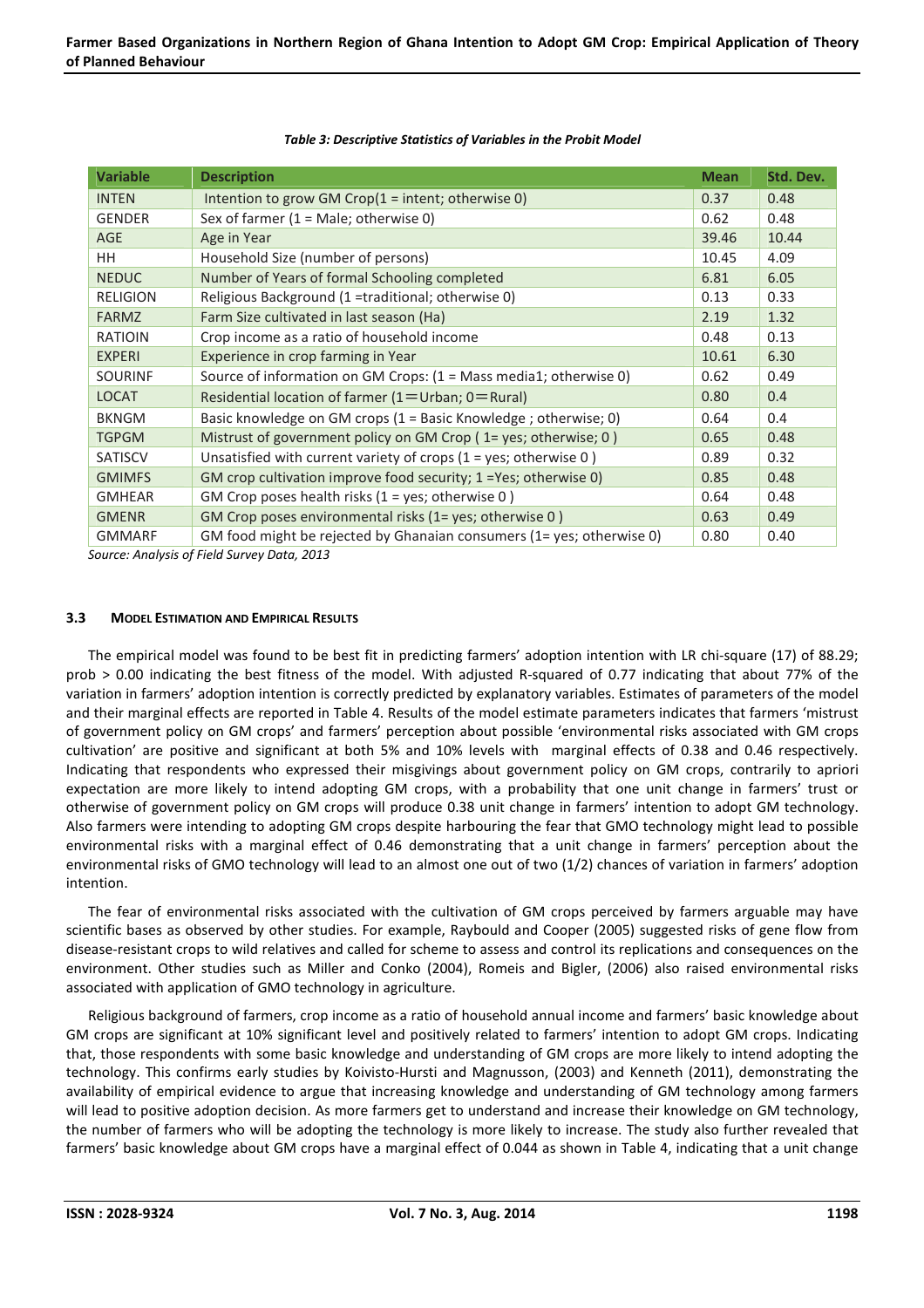in farmers' basic knowledge will procure 0.044 likelihood change in farmers' adoption intention. Also farmers who sourced greater proportion of their annual household income from crops are more likely to intend adopting GM crops with a positive coefficient of RATIOIN relating to intention. With a marginal effect of 0.31 indicating a variation in earnings from crops as a ratio of household annual income will cause 0.31 likelihood change in farmers' adoption intention regarding GM crops. This is quit understandable because households whose earning depends largely on crop farming enterprise will be willing to adopt innovation aimed at increasing their productive and bringing in more income.

However contrarily to apriori expectation, education which is also significant in predicting farmers' adoption intention at 10% is negatively related to intention. Farmers with more years of formal schooling were expected to have the capacity to understand and appreciate the GMO technology and the potential benefits associated with its application in agriculture and as a result will be more likely to intend adopting it. The reason for this finding could be because farmers interviewed for this study generally have low level of education with an average of only 6.8years of formal schooling completed. As such those with some level of formal education might not be that much different from those without formal educational background in terms of their literacy level and ability to diagnose and understand information on a high level of scientific innovation like GMO. However, as shown in the Table 4, variables such as GENDER, AGE, HH, FARMZE, EXPRI and SOURINF as well as LOCAT, SATISCV, GMIMFS, GMHEAR and GMMARF were not significant in predicting farmers' adoption intention.

| Table 4: Probit Model Parameter estimates of farmers' Intention to adopt GM crops |  |
|-----------------------------------------------------------------------------------|--|
|                                                                                   |  |

|                 | Df/dx    | Coef.     | Std. Err. | z       | P > z     |
|-----------------|----------|-----------|-----------|---------|-----------|
| <b>GENDER</b>   | $-0.039$ | $-0.116$  | 0.330     | $-0.35$ | 0.726     |
| <b>AGE</b>      | $-0.002$ | $-0.005$  | 0.018     | $-0.26$ | 0.797     |
| HН              | 0.002    | 0.007     | 0.032     | 0.21    | 0.831     |
| <b>NEDUC</b>    | $-0.014$ | $-0.042$  | 0.022     | $-1.84$ | $0.065*$  |
| <b>RELIGION</b> | 0.229    | 0.620     | 0.386     | 1.91    | $0.091*$  |
| <b>FARMZ</b>    | 0.018    | 0.054     | 0.127     | 0.43    | 0.668     |
| <b>RATIOIN</b>  | 0.310    | 1.029     | 0.928     | 1.81    | $0.068*$  |
| <b>EXPERI</b>   | $-0.006$ | $-0.0183$ | 0.029     | $-0.64$ | 0.525     |
| <b>SOURINF</b>  | 0.086    | 0.264     | 0.327     | 0.81    | 0.420     |
| <b>LOCAT</b>    | $-0.081$ | $-0.231$  | 0.502     | $-0.46$ | 0.646     |
| <b>BKNGM</b>    | 0.044    | 0.133     | 0.316     | 2.42    | $0.073*$  |
| <b>TGPGM</b>    | 0.380    | 1.345     | 0.335     | 4.01    | $0.000**$ |
| <b>SATISCV</b>  | 0.346    | $-0.812$  | 0.698     | $-1.16$ | 0.245     |
| <b>GMIMFS</b>   | 0.028    | 0.085     | 0.728     | 0.12    | 0.907     |
| <b>GMHEAR</b>   | 0.131    | 0.404     | 0.292     | 1.39    | 0.165     |
| <b>GMENR</b>    | 0.462    | 1.679     | 0.322     | 5.20    | $0.000**$ |
| <b>GMMARF</b>   | 0.021    | 0.062     | 0.406     | 0.15    | 0.878     |
| cons            |          | $-2.288$  | 1.144     | $-2.00$ | $0.046**$ |

*Mean of dependent Variable = 0.365 with a Standard Deviation of 0.482* 

*F( 17, 148) = 6.55* 

*R-squared = 0.825* 

*Adj R-squared = 0.773 LR chi square (17) = 88.29; Prob > chi2 = 0.0000* 

*Note: (\*\*) indicate variable is significant at both 5% and 10%: and (\*) indicate variable is significant at only 10%* 

*Source: Analysis of Field Survey Data, 2013* 

# **4 CONCLUSION AND RECOMMENDATIONS**

Notwithstanding the negative propaganda and misinformation about GM crops chained out by campaigners against GMO technology in most Ghanaian media, more than two-third of the leaders of Farmer Based Organizations interviewed intent cultivating GM crops when the Ministry of Food and Agriculture finally certified and released GM crop seeds for commercial production. Farmers who were intending to engage in the cultivation of GM crops were found more likely to have positive perception towards GM technology. They were more likely to dismiss the perception that farmers might lack the capacity to deal with the potential fall outs of GM crops, possible lack of market for GM food, commercial cultivation of GM crops will make Ghanaian farmers dependence on foreign seed companies, as well as the perception that cultivation of GM crops is a sacrilege in religious point of view. They (those farmers intending to adopt) however, were found more likely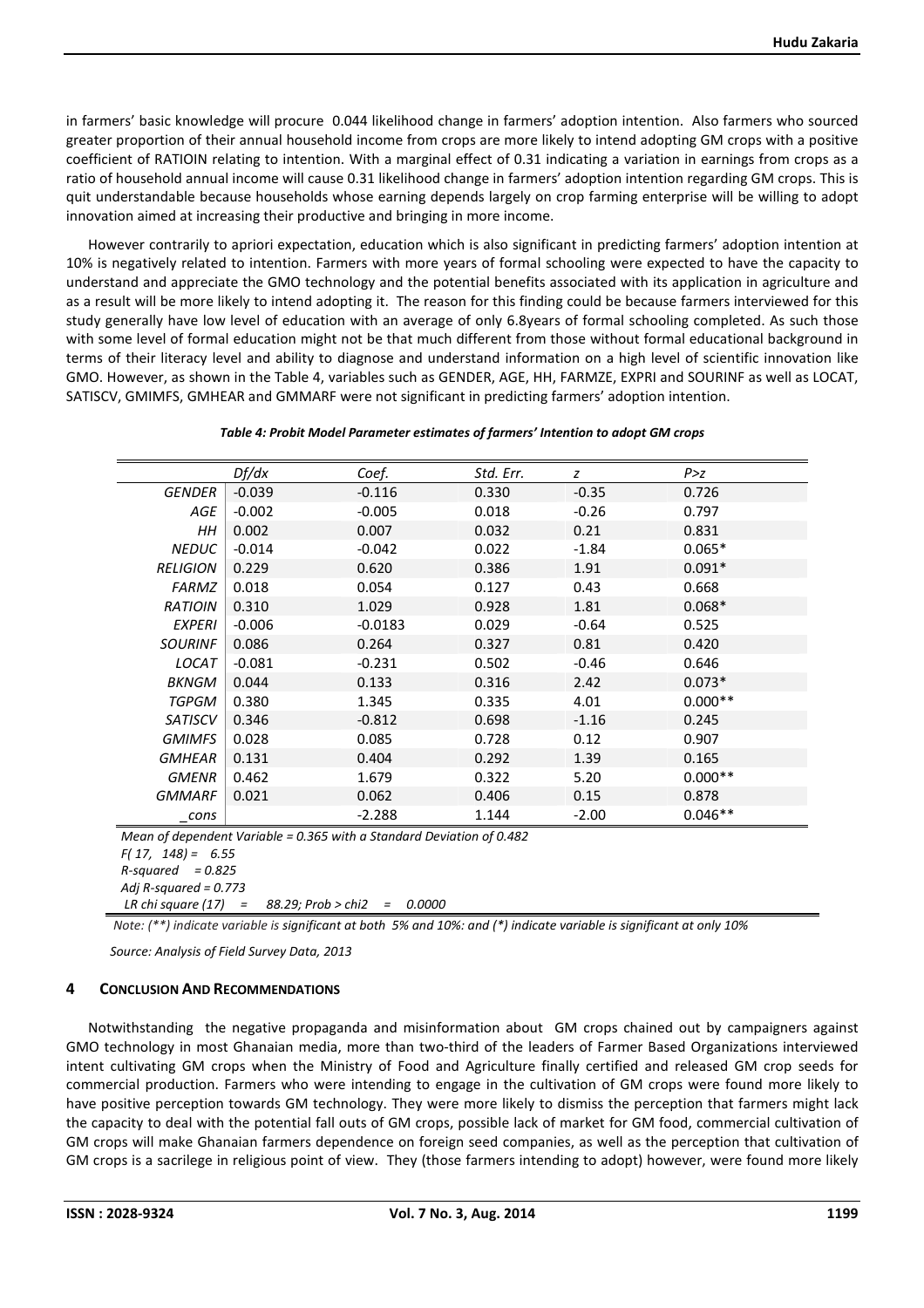to agreeing with the perception that cultivation of GM crops will help reduce their cost of production whilst those who do not intend to engage its cultivation dismissed the assertion. In general, both categories of respondents (those intending to adopt and those who not) were of the perception that government policy on GMO technology as captured in the Ghana Biosafety Act, 2011 (Act, 831) might not safeguard the interest of farmers in the application of the technology to promote agricultural production.

Results of the probit model estimate parameters indicates that farmers 'mistrust of government policy on GM crops' and farmers' perception about possible 'environmental risks associated with GM crops cultivation' are significant at both 5% and 10% levels in predicting farmers' adoption intention. Whilst religious background of farmers, crop income as a ratio of household annual income and farmers' basic knowledge about GM crops are significant at 10% significant level and positively related to farmers' intention to adopt GM crops. Indicating that, farmers with some basic knowledge and understanding of GM crops are more likely to intend adopting the technology.

# **4.1 RECOMMENDATIONS**

Based on the findings of this study, it is recommended that institutions and agencies put in place to safeguard and provide direction for commercial application of Genetically Modified Technology in agriculture, such as National Biosafety Authority (NBA), Technical Advisory Committee (TAC) and Institutional Biosafety Committees (IBC) should be proactive in providing relevant information on biosafety guidelines and application procedures to farmers as potential users. They should also vigorously publicize the Biosafety Act to inform people about government policy directions on the application of Genetically Modified Technology in agriculture. This current paper had demonstrated empirically, a positive relation between farmers' basic knowledge and understanding on GMO and their intention to adopt the cultivation of GM crops. It is therefore recommended that MOFA, agricultural biotechnology research scientists and other relevant Non-governmental organizations, should help provide farmer education on application of GMO technology in agriculture. This will help increase their basic knowledge about GM crops which will go a long way to impact positively on the adoption of GMO technology when the country finally go commercial on the application of GMO technology in agriculture.

# **ACKNOWLEDGMENT**

I acknowledged Northern Regional Agricultural Development Unit for providing detail lists of FBOs in the region which greatly facilitated this study. I also appreciate the time and efforts of FBOs contact persons who assisted in organizing and administering questionnaires for this study.

# **REFERENCES**

- [1] AgSSIP (Agricultural Services Sub-sector Investment Project). 2007. *Implementation completion and results report.* A World Bank document presented to the Republic of Ghana. Washington, D.C.: World Bank.
- [2] Ajzen, I. 2006. Constructing a TpB questionnaire: Conceptual and methodological considerations.
- [3] Ajzen, I., 1991. "The theory of planned behavior", *Organizational Behavior and Human Decision Processes,* vol.50, no. 2, pp. 179-211.
- [4] Ajzen, I & Madden, T. J. 1986. Prediction of goal-directed beha vior: Attitudes, intentions and perceived behavioral control. Journal of Experimental Social Psychology 22 (5), 453-474.
- [5] Armitage, C. J. & Christian, J., 2003. "Special issue: On the theory of planned behaviour", *Current Psychology,* vol. 22, no. 3, pp. 187-280.
- [6] Elmasoeur Ashitey 2013. Ghana Agricultural Biotechnology Annual Report. Global Agriculture Information Network. USDA Foreign Agricultural Services
- [7] Biosafety Act, 2011 Act 831. An ACT to regulate biotechnology and to provide for related Matters. DATE OF ASSENT: 31<sup>st</sup> December, 2011. PASSED by Parliament and assented to by the President.
- [8] Clare Hall, 2010. Identifying farmer attitudes towards genetically modified (GM) crops in Scotland. LAND ECONOMY WORKING PAPER SERIES Number 6. Land Economy Research Group SAC Edinburgh EH9 3JG.
- [9] CSIS Global Food Security, 2010. African Perspectives on Genetically Modified Crops Assessing the Debate in Zambia, Kenya, and South Africa. © 2010 by the Center for Strategic and International Studies.
- [10] David Baulcombe , Jim Dunwell, Jonathan Jones, John Pickett, Pere Puigdomenech, 2014. 'GM Science Update; A report to the Council for Science and Technology'